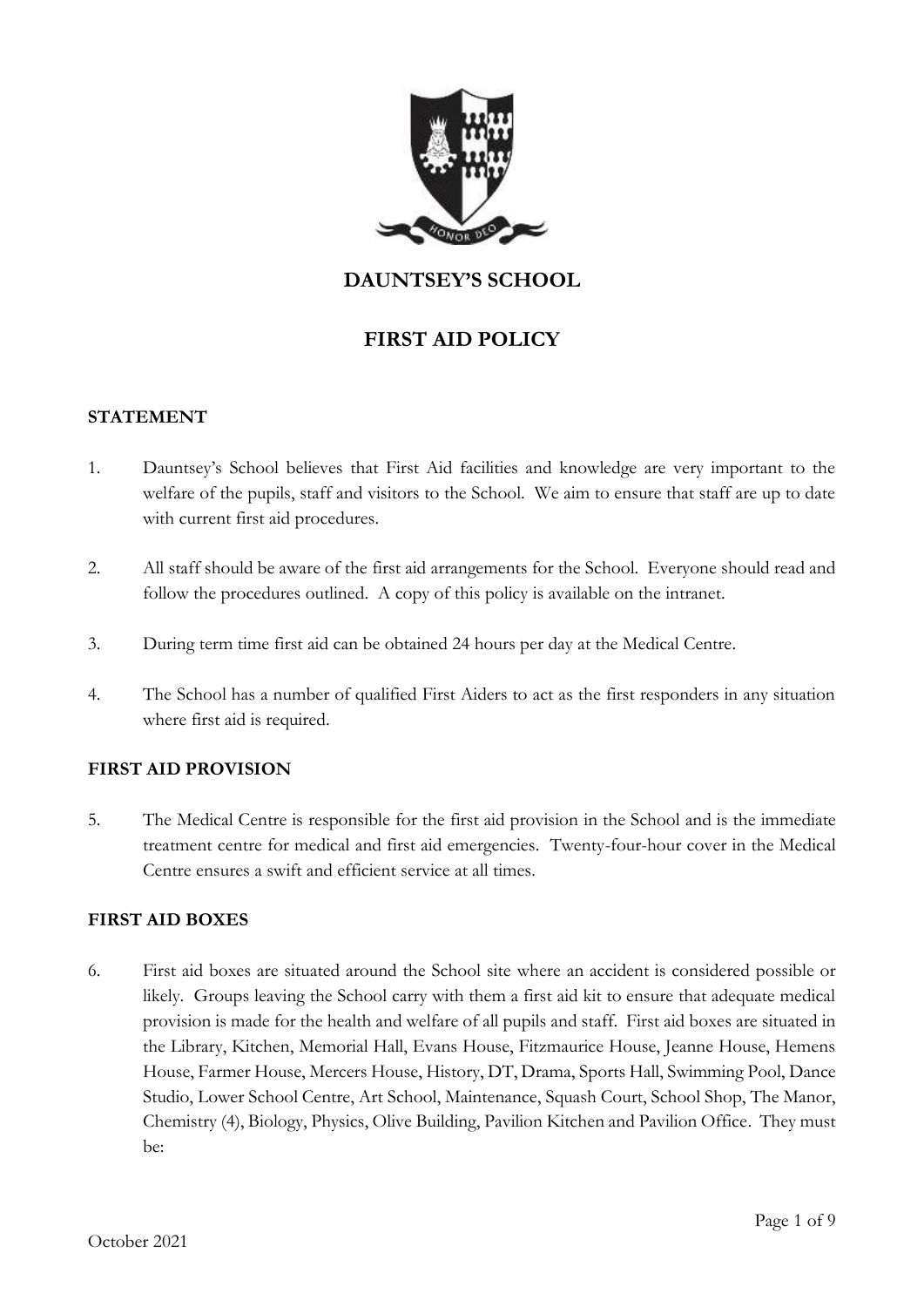Maintained in good condition.

Suitable for the purpose of keeping the contents in good condition.

Readily available for use.

Prominently marked as a first aid container with a white cross on a green background.

Containers should be checked and restocked in the Medical Centre on a regular basis.

Heads of Departments are responsible for ensuring the maintenance of these kits and informing the Medical centre when supplies have been used to enable them to be restocked.

7. The Medical Centre Assistant will check and sign the contents of each First Aid Kit on a monthly basis and will obtain supplies if so required. The departmental first aid boxes contain:

Guidance leaflet Assorted plasters Assorted wound and eye dressings Saline pods Alcohol wipes Triangular bandage Safety pins Gloves

Additional items may be added following department request.

8. Eye wash facilities are available in the Medical Centre/Science Labs/DT departments and kitchen.

# **DEFIBRILLATOR**

9. The School has 6 Automated External Defibrillators (AEDs) on site located in the glass house, Medical Centre, Awdry Sports Centre, the Pavilion, the Manor and a portable AED for Sports staff. Members of staff and the public follow the guidance given in the AEDs should they encounter an individual undergoing cardiac arrest. AEDs are easy to use, compact, portable and very effective. They are designed to be used by lay persons; the machine guides the operator through the process by verbal instructions and visual prompts. They are safe and will not allow a shock to be given unless the heart's rhythm requires it.

# **WHAT TO DO IN AN EMERGENCY SITUATION**

10. All staff should take precautions to avoid infection and follow basic hygiene procedures. Staff should use disposable gloves, (which are provided in all first aid kits), and should take care when dealing with blood or other body fluids and dressings or equipment. No sponge must be used for injuries on the rugby field.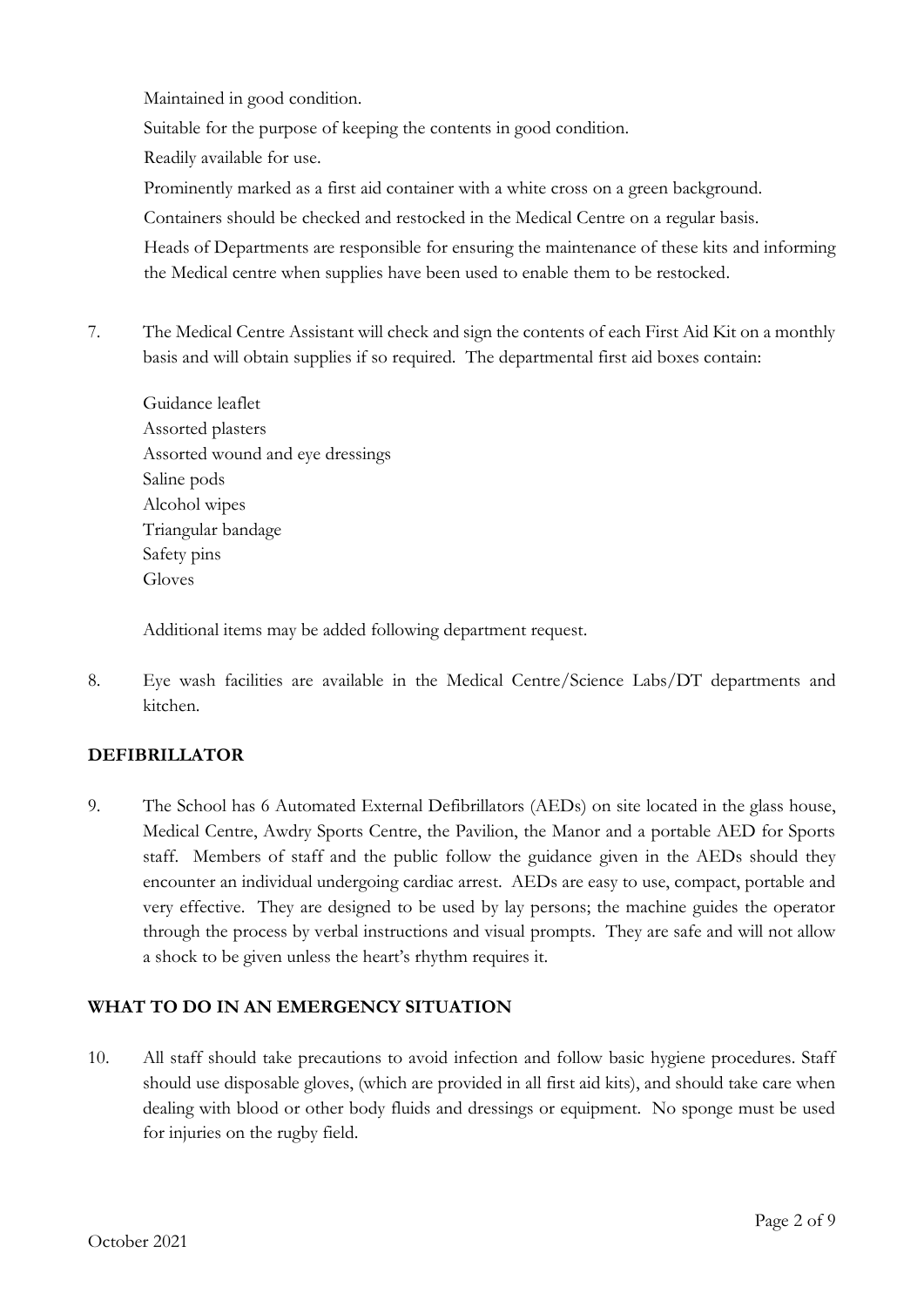# 11. **In the case of a severe accident or incident at the School:**

The Medical Centre Sister should be called on 576.

### **a. Term Time**

- i. An ambulance will be called if it is deemed necessary by the Medical Centre Sister or a member of staff.
- ii. The casualty will be accompanied to hospital by the parent if present or a member of house staff or Medical Centre Assistant or the duty matron. All staff act in loco parentis.
- iii. The Head Master/Second Master or Medical Centre Sister are responsible for contacting the parents as soon as possible and if at all possible relieving the member of staff at the hospital.
- iv. The Medical Centre Sister will ensure that the Head Master is informed of any serious accident /incident.
- v. There are policies on Asthma/Epilepsy/Diabetes and Anaphylaxis. All staff should make themselves aware of these. Pupils with these and other conditions are also listed, with specific care instructions where necessary.

**b. School holidays** – phone the Assistant Bursar 513 or School Office 516 and you will be directed to a First Aider.

i. An ambulance will be called by the Duty First Aider or a responsible member of staff.

# **THE ACCIDENT BOOK**

- 12. All accidents resulting in personal injury will be recorded in Dauntsey's School's accident book. This is located in the Medical Centre and contains information that must be recorded under law.
- 13. The accident book will be reviewed regularly by senior management to ascertain the nature of incidents that have occurred in the School and this will be reported to the Health and Safety Committee and upwards to Governors. This review will be in addition to an individual investigation of the circumstances surrounding each incident.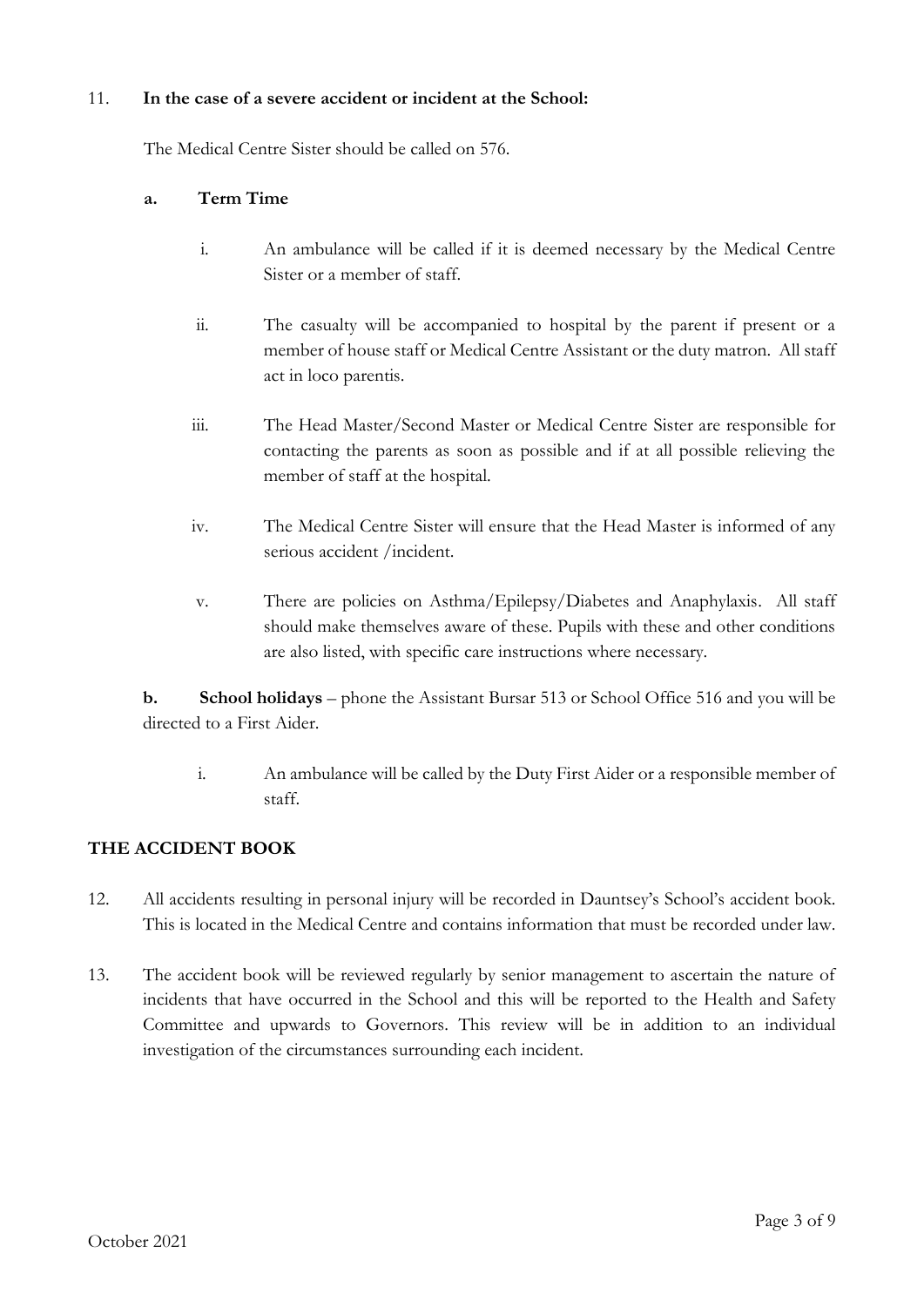#### **RECORD KEEPING**

- 14. The nursing staff keep records of **all** visits to the Medical Centre. The Accident Book is kept in the Medical Centre during term time and in the Clerk of Works office during the School holidays. Staff present at the accident are expected to complete the Accident Book entry.
- 15. The Bursar/Assistant Bursar/Senior Sister report significant accidents to the HSE under RIDDOR regulations. A copy of the Dauntsey's School RIDDOR Policy is at Annex A.

# **ACCIDENT REPORTING PROCEDURE – VISITORS/CONTRACTORS**

- 16. Any non-employee who is involved in an accident or near-miss incident whilst on Dauntsey's School premises must report the incident immediately to the person responsible for his or her presence on site. If the person responsible is not available, the visitor/contractor must obtain the assistance of a responsible person to ensure that Dauntsey's School procedure is adhered to.
- 17. All injuries must be reported in the accident book, however minor. Visitors and contractors who are unable to enter their own account into the book must arrange for another person to make an entry on their behalf. Visitors and contractors should also notify their own employer where applicable.

#### **ACCIDENT REPORTING PROCEDURE – MEMBERS OF THE PUBLIC**

18. If an injury occurs to a member of the public on Dauntsey's School premises that results in their removal from site for hospital treatment, this is immediately notifiable to the local enforcing authority

#### **USEFUL NUMBERS**

| Medical Emergency  | 999                                     |
|--------------------|-----------------------------------------|
| Medical Centre     | 01380 814576<br>Mobile: 07977 221297    |
| School Office      | 814516                                  |
| Salisbury Hospital | 01722 336262 – 24-hour A & E Department |
| NHS Direct         | 111                                     |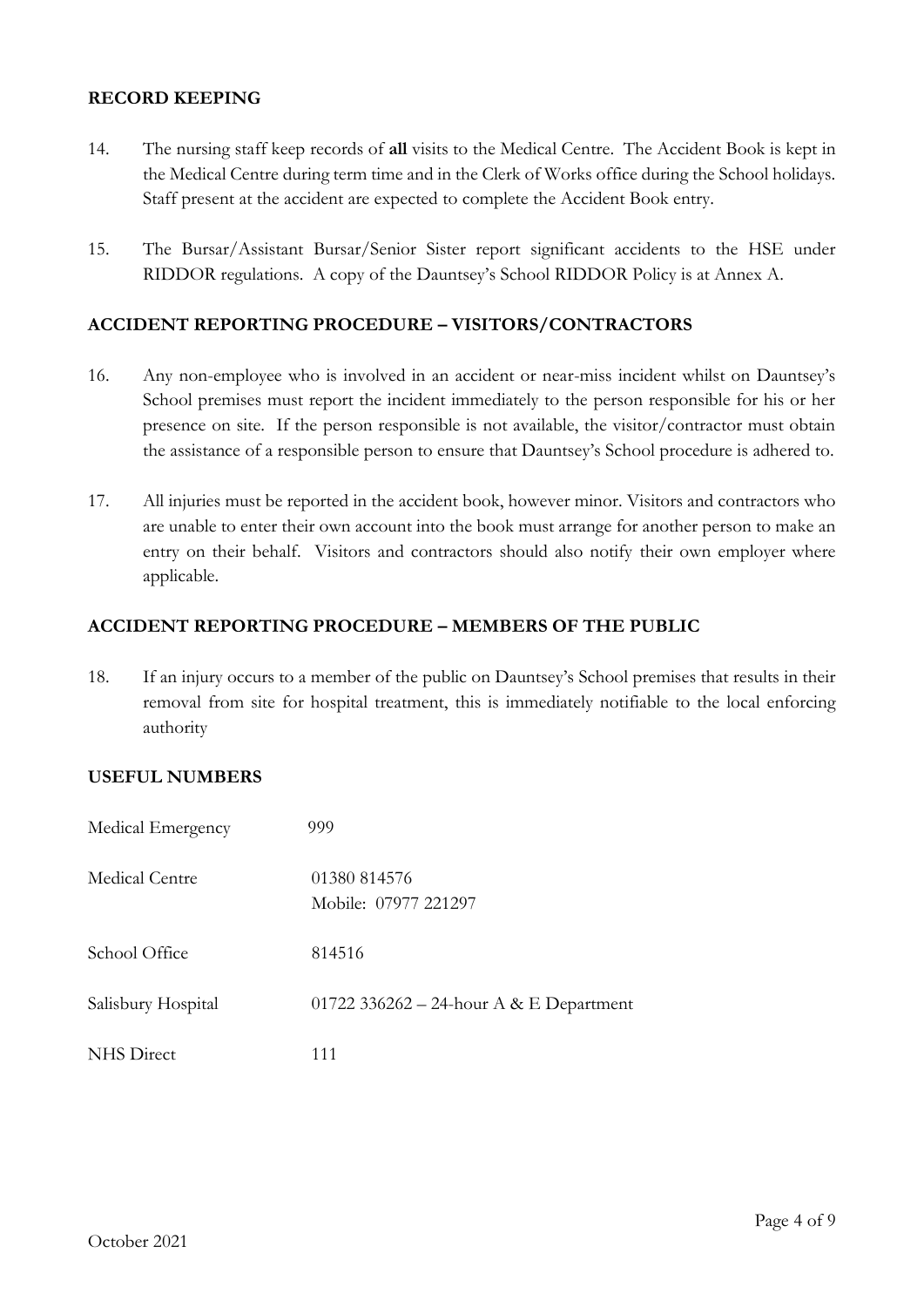This policy will be reviewed annually and, particularly after any incident, to ensure that First Aid provision is adequate.

Carol Wilkinson Senior Sister Medical Centre

Annex A -- Dauntsey's School RIDDOR Policy

Reviewed: October 2021 Next Review: October 2022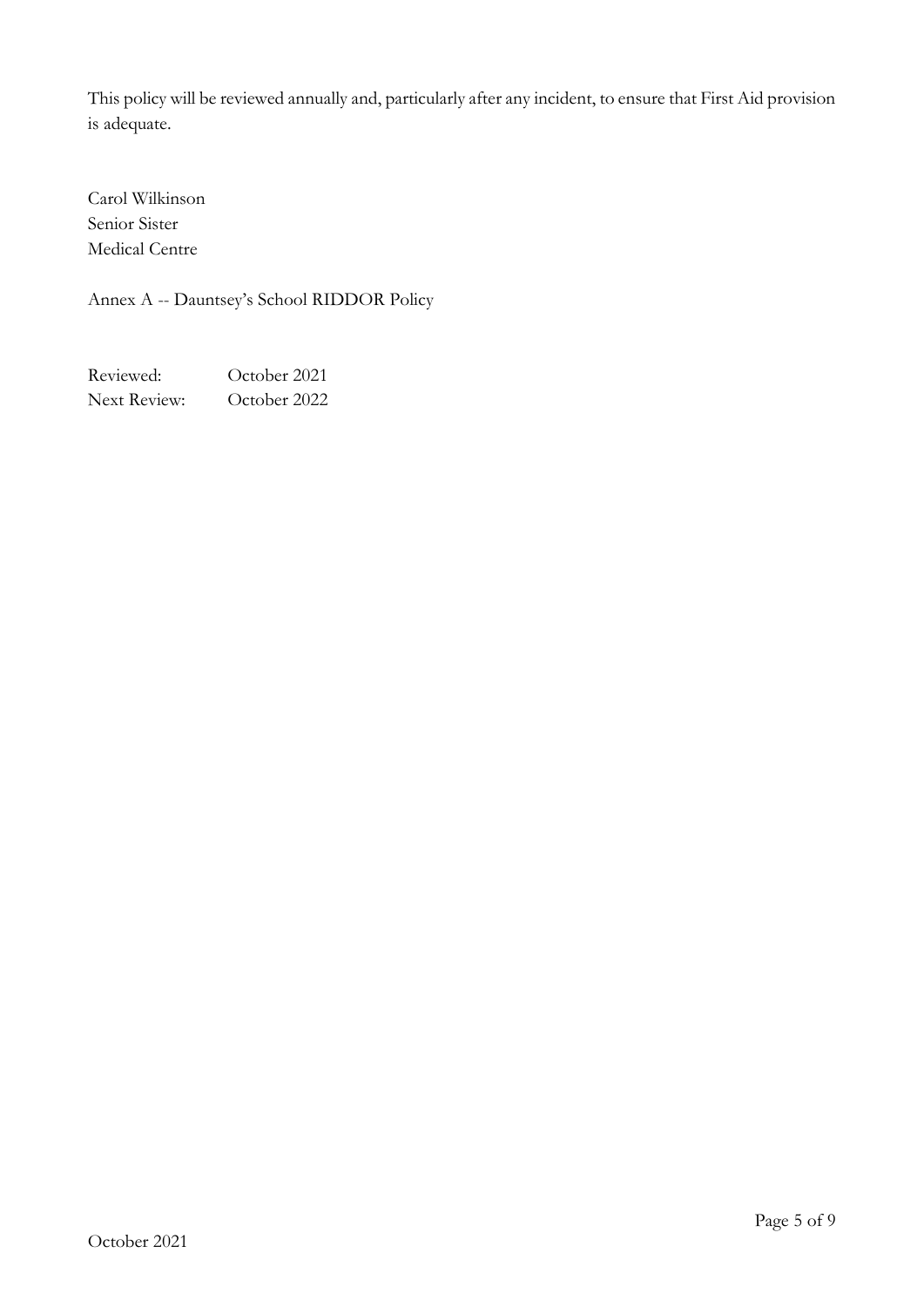# **DAUNTSEY'S SCHOOL**

# **RIDDOR POLICY**

#### **1.0 POLICY STATEMENT**

- 1.1 Dauntsey's School recognises its' responsibility under Section 2(1) of the Health and Safety at Work Act 1974 to "ensure so far as is reasonably practicable, the health safety and welfare at work of employees".
- 1.2 Dauntsey's School will ensure, in compliance with Sections 3(1) and 3(2) of the Reporting of Injuries, Diseases and Dangerous Occurrences Regulations of 1995, that all incidents considered reportable will, within 10 days of the accident, be reported to the relevant enforcing body on a form approved for the purposes of this regulation, unless within that period the person responsible makes a report to the Executive by some other means so approved.
- 1.3 This policy sets out Dauntsey's School's Policy regarding the reportable RIDDOR related incidents.
- 1.4 This policy intends to cover the reporting of incidents of injury over a three day period, serious illness, death or any dangerous occurrence compliant with Section 7(1) of the Reporting of Injuries, Diseases and Dangerous Occurrences Regulations of 1995.

#### **2.0 DEFINITION OF RIDDOR**

- 2.1 HSE Definition 'The Reporting of Injuries, Diseases and Dangerous Occurrences Regulations 1995 (RIDDOR), places a legal duty on: employers, self-employed people and people in control of premises to report work-related deaths, major injuries or over-three-day injuries, work related diseases, and dangerous occurrences (near miss accidents).'
- 2.2 A minor injury (any injury with duration of less than three days) is not considered RIDDOR reportable unless involving a serious breech of health and safety protocols. In this case a report is issues as a dangerous occurrence.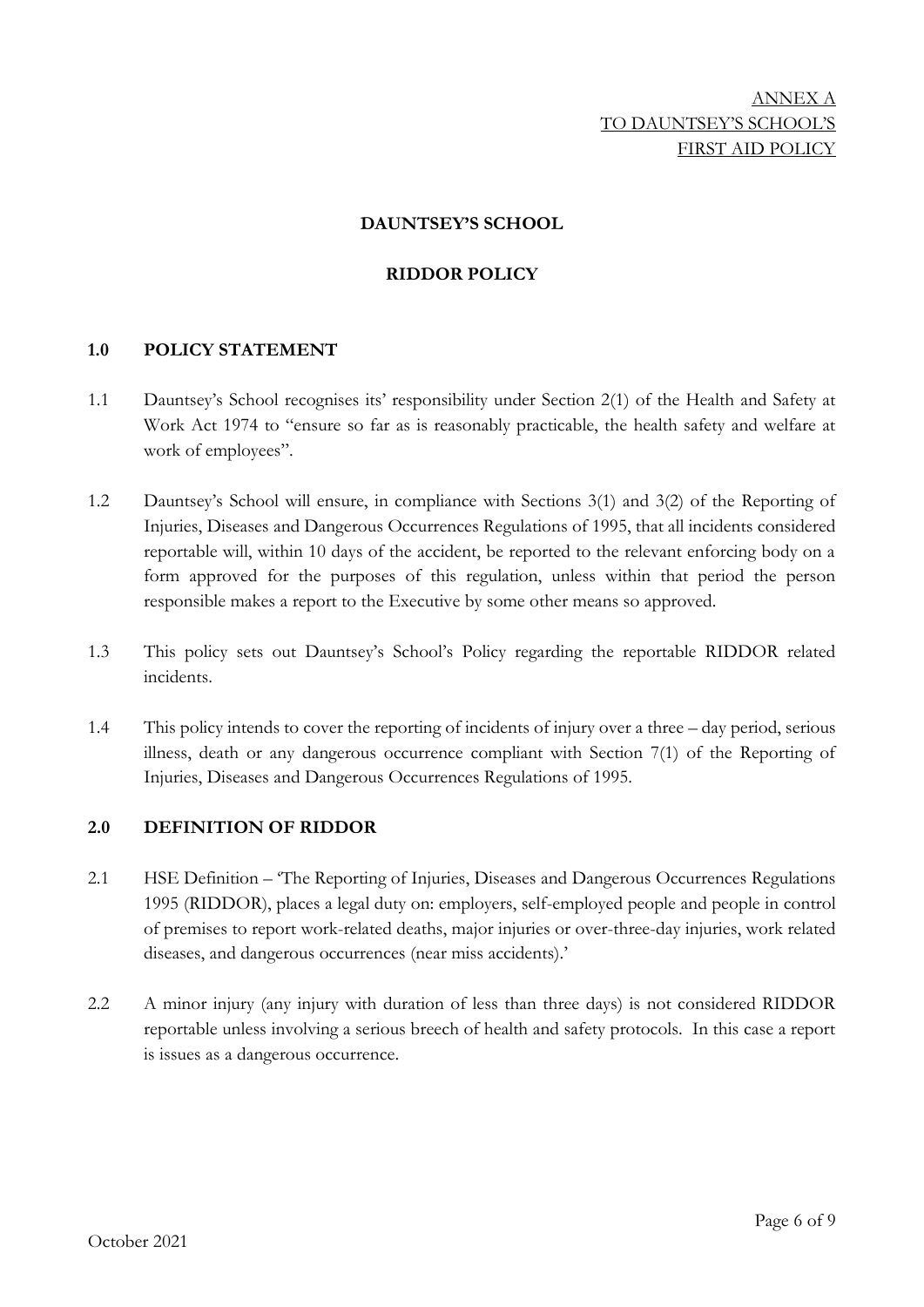# **3.0 LEGAL FRAMEWORK**

- 3.1 Employers are made generally responsible by Sections 3, 4, 5 and 6 of the Reporting of Injuries, Diseases and Dangerous Occurrences Regulations 1995 for the health and safety of all of their employees and others who may be affected by their work activities. Dauntsey's School must supply HSE of written notification, within 10 days of the event, of any incident covered in the Regulations (1995), inclusive of (but not limited to) occupational diseases, hazardous operation of machinery and injuries sustained whilst undertaking manual handling.
- 3.2 It is the responsibility of all staff to report incidents to the Medical Centre within the timeframe specified in Section 3(2) of RIDDOR. It is then the responsibility of the Medical Centre Sister to send final reports to HSE.

# **4.0 ORGANISATIONAL OBJECTIVES**

- 4.1 Dauntsey's School seeks to ensure that all incidents considered RIDDOR reportable are reported in the proper manner and within the boundaries of the terms described in the Reporting of Injuries, Diseases and Dangerous Occurrences Regulations 1995.
- 4.2 Staff are required to take reasonable care of their own health and safety and that of others and should not act in a way that puts themselves or others at risk.
- 4.3 The objective of this policy is to:
	- Ensure the correct action is taken in regards to RIDDOR reportable incidents.
	- Ensure staff and management are aware of the process by which incidents are reported.
	- Promote knowledge of the incidents that are covered under the Reporting of Injuries, Diseases and Dangerous Occurrences Regulations 1995.
	- Promote to staff the necessity of reporting to the Divisional Risk Manager within 3 days of the incident, not inclusive of the day of injury.

#### **5.0 ORGANISATIONAL STRUCTURES AND ACCOUNTABILITY**

5.1 The Head Master has overall responsibility for the reporting of RIDDOR incidents to the Health and Safety Executive (HSE) and adhering to guidelines issued by the HSE in regards to RIDDOR 1995.

#### **6.0 RIDDOR PROCEDURE**

- 6.1 Examples of RIDDOR Reportable Incidents are as follows:
	- Deaths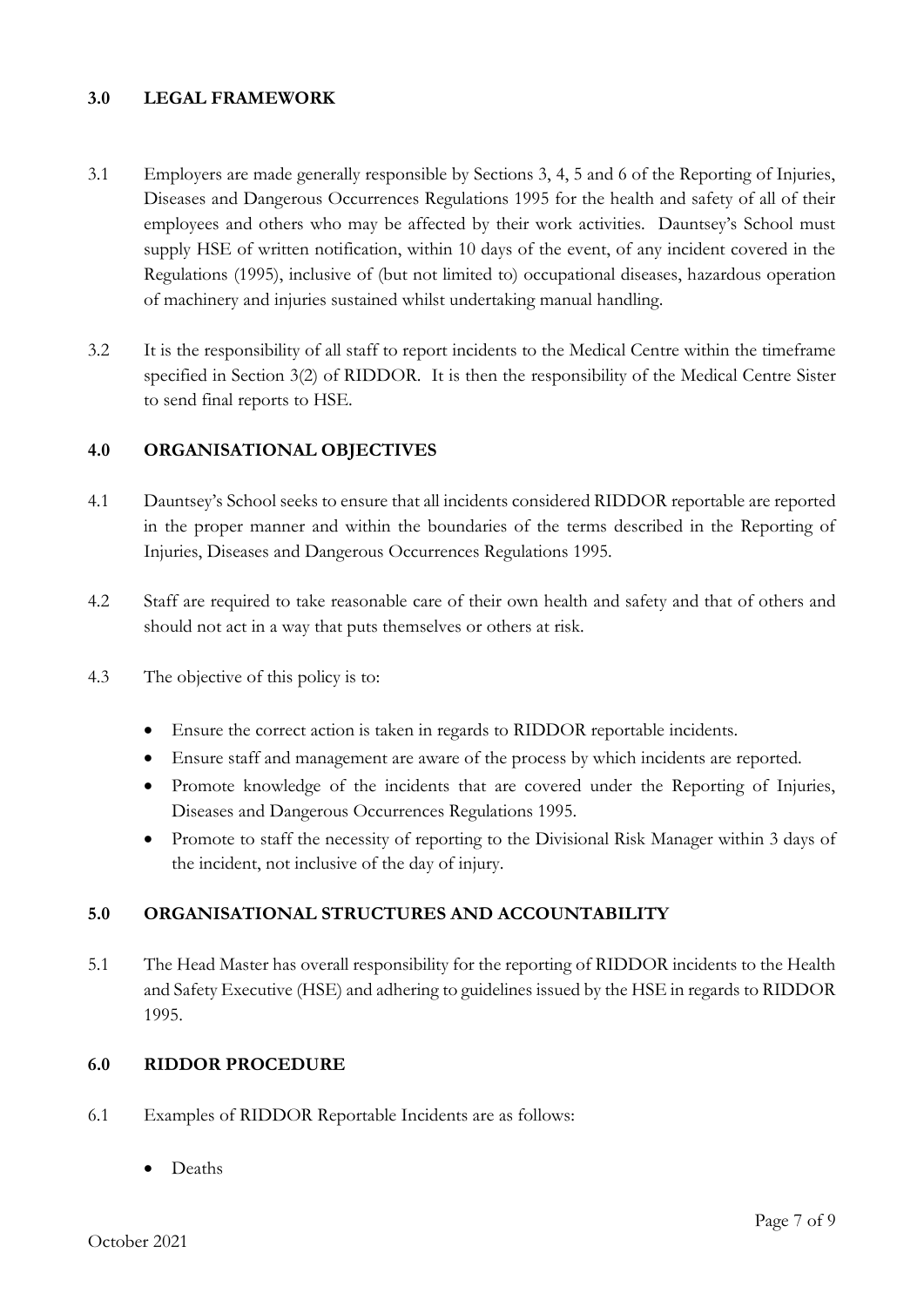- Major Injuries, including:
	- Dislocation
	- Fractures other than to fingers, thumbs or toes
	- Loss of Sight
	- Chemical or Metal Burns to the Eye
	- Electric Shocks or Burns
	- Hypothermia or Heat Induced Illnesses
	- Exposure to Harmful Substances or Biological Agents
	- Acute Illness requiring Medical treatment
- Reportable Over 3 Day Injury:
	- An over 3 Day Injury is one which is not major but results in the injured party being away from work or unable to do their full range of normal duties for more than 3 Days.
- Diseases, including:
	- Certain Poisonings
	- Some Skin Diseases including Skin Cancer, Occupational Dermatitis, Chrome Ulcer, Oil Folliculitis/Acne
	- Lung Diseases including Occupational Asthma, Farmers Lung, Asbestosis, Mesothelioma and Pneumoconiosis
	- Infections such as Leptospirosis, Hepatitis, Anthrax, Tetnus, Tuberculosis and Legionellosis
	- Other Conditions such as Decompression Illness, Hand-arm Vibration Syndrom, Occupational Cancer and certain Muscoskeletal Disorders.
- Reportable Dangerous Occurrences, including:
	- Electrical Short Circuit or Overload causing Fire or Explosion
	- Dangerous Substance being conveyed by road is involved in a fire or released
	- Explosion or Fire causing Suspension of Work for over 24 hours
	- Sudden uncontrolled release in a building of 10kg or more of Flammable Gas
	- Accidental release of any Substance which may Damage Health
- Reportable Gas Incidents, including:
	- Accidental Leakage of Gas